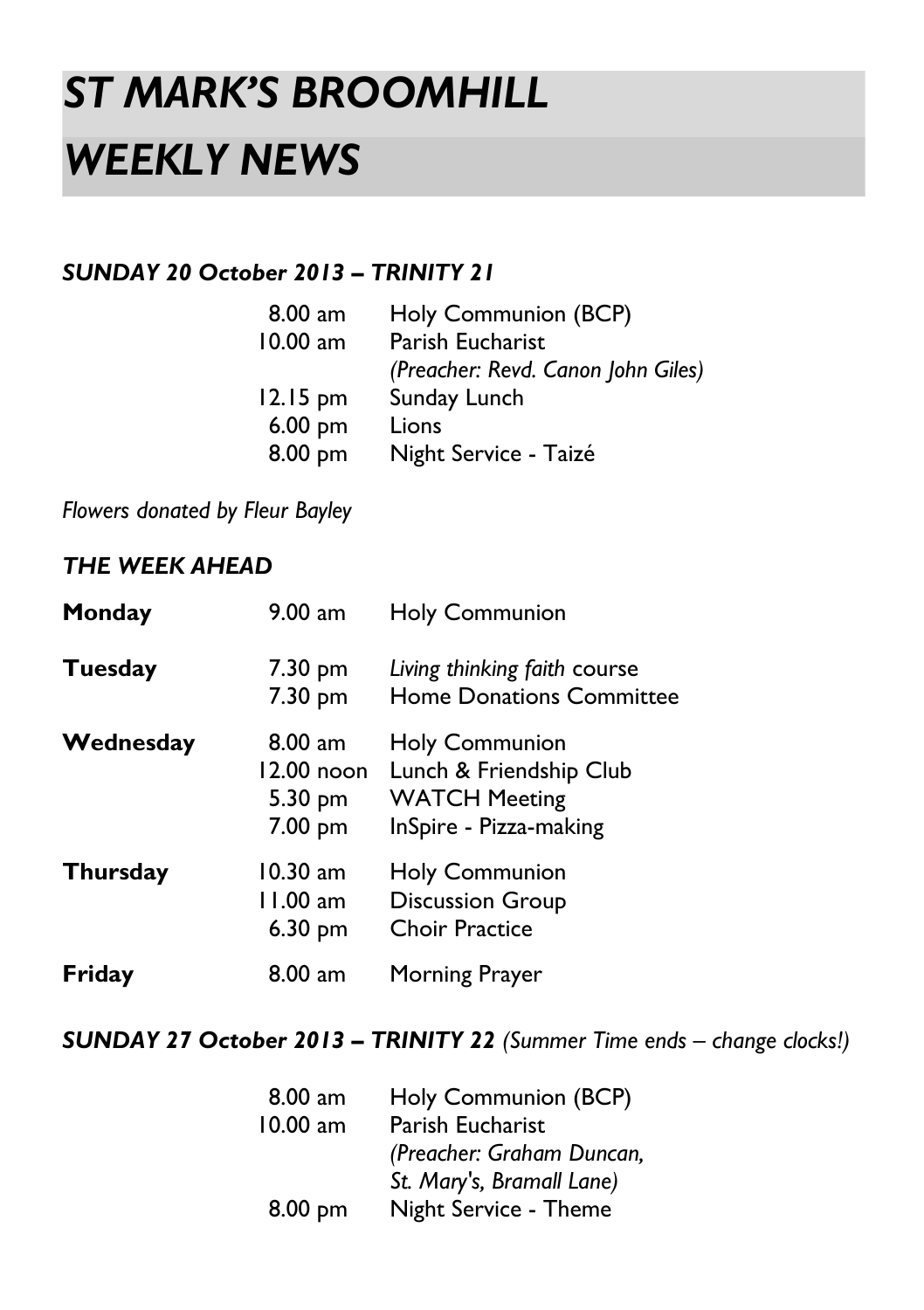### **NOTICES**

**WELCOME** especially if you are new to St Mark's or are simply passing through. May you discover here what you are seeking and find companions for life's journey.

**COMMENTS BOX** for feedback on services and church life can be found at the back. Why not suggest a hymn?

**ELECTRONIC VERSION** of Sunday's liturgy can be emailed to you in advance. Please contact Anne in the office.

**PHOTO ALBUM** Shan has produced a magnificent photo album of our church community. But is it complete? Please check whether your photo is in it and, if not, read on…

**OCTOBER** is 'Getting to know one another' month when we are invited to meet new members, relearn the names of existing ones we've forgotten and introduce ourselves to those we've never found opportunity to talk to before. To help with all this, please wear a **Name Badge** (labels and pens in the pews and at the back) and try our October **Challenge** to find (i) someone at St Mark's who was born in the same month as you and (ii) someone whose photo is not in the church album and, with their permission, to take a shot and email it to Shan. (i) and (ii) don't need to be the same person!

**CONGREGATIONAL LIST** will be updated at the end of October. If you are new to St Mark's or have changed any of your contact details, please fill in a form at the back of church.

**QUESTIONNAIRE** Following our successful Parish Weekend at Swanwick in 2012 and Parish Away-Day earlier this year, we are planning to hold another Away-Day next year (27 September) followed by a Weekend in 2015 (18-20 September). To help plan these, please complete one of the questionnaires available at the back of church. Thank you. **SUNDAY LUNCH** This will be happening TODAY. All are welcome to stay and enjoy the food and the company. **SHORT-LISTED!** St Mark's is one of 24 churches short-listed for the 'The Best Modern Churches' competition organised by the National Churches Trust to celebrate its 60<sup>th</sup> Anniversary. On 7 November at Lambeth Palace, judges will announce a Top 10 Best Modern Churches and award a 'National Churches Trust Diamond Jubilee Architecture' prize to 3 places of worship judged to be the best sacred spaces built in the last 60 years. **CONGRATULATIONS** to Shan on her appointment as Chaplain of Bluebell Wood Children's Hospice, a part-time post commencing in November which Shan will undertake along with her nursing at the Children's hospital. Shan will continue to be based at St Mark's.

**ALSO** Our best wishes also go to Camilla Brokenshire who has taken up a place at Hull University to study Music.

**MESSENGER RENEWAL** It's time to renew your subscription or start one! Please see the yellow forms at the back of church and return them to the office.

**ORGAN APPEAL UPDATE** - So far we have received pledges and donations totalling £19,234 (including Gift Aid) giving potential funding of £69,234 (including a loan from Church investment) towards our target of £100,000. This is very encouraging but many more pledges are needed before we can commit to start the restoration work. If you have not yet done so please return your pledge form to our Treasurer, David Ryder, as soon as possible and by no later than 10 November 2013.Spare Appeal leaflets and pledge forms are available at the back of church. Thank you in anticipation.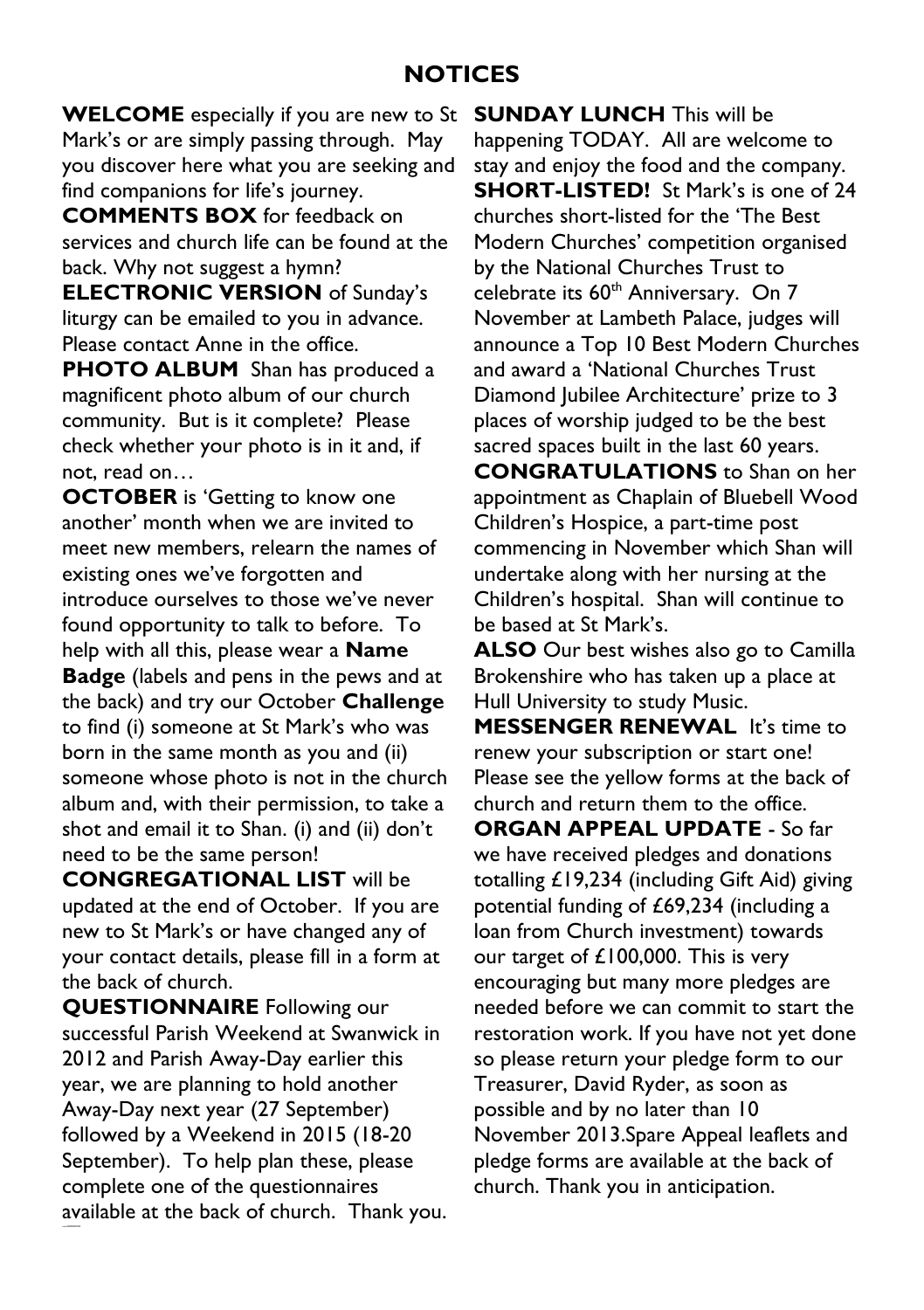**RECORDINGS** CDs of the musical numbers from the 50<sup>th</sup> Anniversary concert, as well as of the entire Festive Eucharist, are available. Price  $f5$  each - all monies towards the Organ Appeal. Please sign up on the board in the Narthex.

**HISTORY & EXHBITION** Copies of *A History of St Mark's* are on sale on Sundays and via the Office. Please take time to view the supporting Exhibition in church. **COMMEMORATION** This year's service when we remember and give thanks for our loved ones who have died will take place on **Sunday 3 November at 6.00 pm**. If there is someone you would like to be included, please add his or her name to the list at the back.

**HOME DONATIONS** Do you know of any charities/good causes, local or national, that would benefit from our support? Each year the PCC uses part of its income this way. The amounts aren't large, around £250 per grant, but make a difference. Please contact Miranda Myers at [asmmyers5@gmail.com](mailto:asmmyers5@gmail.com) / 2680043 if you have a suggestion, & we can consider it at the next Home Donations Committee meeting, THIS TUESDAY. **MIGRANTS AND THE NHS** Meeting at 7.00 pm on 29 October at the Quaker Meeting House to discuss Government plans. All welcome. Enquiries to David Price (0114 296 0806).

#### WAI KING THE BREADLINE

Church Action on Poverty's Annual Conference will be held at St Mark's from 10.00 am to 4.30 pm on Saturday 9 November. Learn about UK poverty today and how to tackle it. All welcome. Enquiries: David Price 0114 296 0806.

## **THE HOMEWORK CLUB** in

Broomhall is under threat of closure. If you are interested in working with a team of volunteers to help children continue their learning after school, please call Sue Hammersley 327 6908 asap.

## **REDUCING THE PLANET'S RELIANCE ON FOSSIL FUELS**

peopleandplanet.org launches its *Fossil Free* tour aimed at universities, churches and communities across Britain with meetings in Birmingham (31 October) & London (1-3 November). For details see website.

**OFFERTORY GIVING CARDS** are available for those who give by some other means apart from the weekly envelope. Please collect one.

**BURNGREAVE ASHRAM** is hosting two events: 'Faiths & Dress' on 4 November and 'Celebrating Inter-Faith Week' on 19 November. For more information, please see the poster in the foyer. Free of charge. All welcome.

**NEW BABY!** I am the booba [Yid.: grandma] of a baby girl, Joni, who was born last week. Weight: 8lbs 7 ozs, the EXACT weight of Rachel at birth. Ruth Grimsley. **CHORAL SCHOLARSHIPS** are now available at St Mark's. Scholars would be expected to sing at two of the three Choral Eucharists per month and one Night Service each semester.

Scholarships would coincide with the university year, running from the first week in October until the second week of June. Scholars would receive an annual bursary of £200 for their services. If you are interested, please contact Mark McCombs, the Director of Music [\(mua08mwm@sheffield.ac.uk\)](mailto:mua08mwm@sheffield.ac.uk), with details of relevant experience. Scholarships are awarded by audition. **PUBLIC MEETING** about the proposed closure of Broomhill Library will take place on Saturday 9 November at Beacon Methodist Church. **SOUP RUN** Stocks eagerly needed. Gary (231603[1 ggriefy@somail.it\)](mailto:ggriefy@somail.it) and any

of the other soup Run team leaders would be happy to talk to you more about what we need. Thank you!